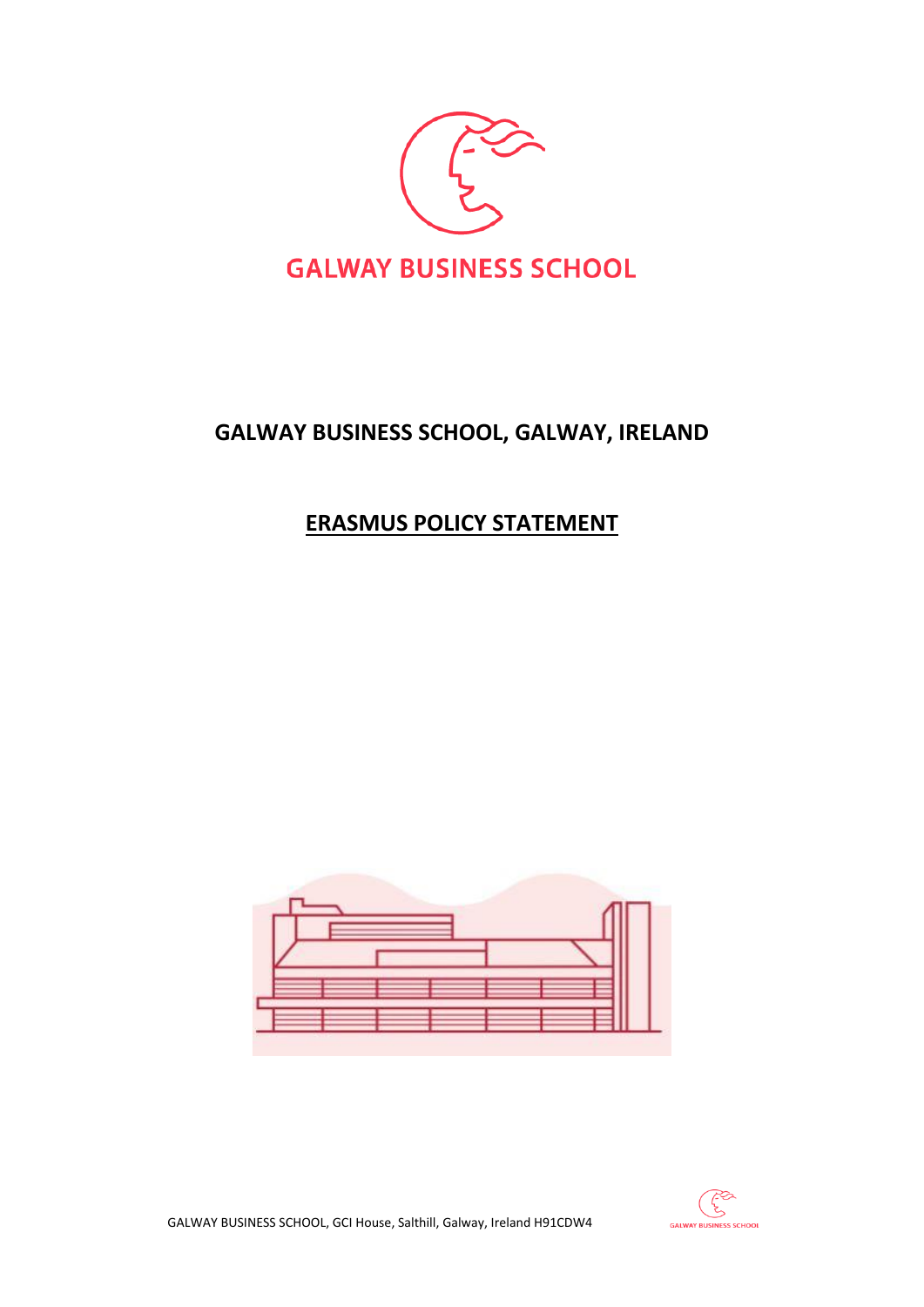Galway Business School is one of the leading independent third-level colleges in Ireland. We offer a range of undergraduate programmes at bachelor level in business that are validated by QQI as well as semester certificate ECTS bearing certificate programmes.

Galway Business School's strategy is to make increased mobility and cooperation with European and international organisations a key element of its approach. We are seeking to develop cooperation with partners in other institutions, to promote and support student and staff mobility, to pursue excellence in teaching and learning and to share best practice.

GBS recognises the key contribution of the mobility of students and staff to the excellence of the institution.

Galway Business Schools' objectives in participating in the Erasmus underpins the institution's strategy for innovation and internationalisation. Key tenets of our strategic and institution's direction are:

- to afford opportunities for greater mobility of its students and staff thus enriching their educational, cultural and social experience instilling the spirit of European and global citizenship while making relevant contributions to teaching, learning and enterprise.
- to cooperate more closely with European and international organisations and institutions and give the college a more focused and sustainable global environment in which to operate.
- to develop partnerships for excellence with European and international institutions exchanging best practice across all areas of activity of the college.

GBS is committed to embracing the challenges and opportunities, including institutional collaboration, widening participation, growing community engagement and the enhancement of the internationalisation process within the organisational culture. GBS recognises that Erasmus and similar exchange programmes are an essential component of integrating an internationalisation plan into the overall ethos of Galway Business School.

## **International Collaboration**

Participation in international collaborative projects and networks is a fundamental and well established existing practice at Galway Business School. Our participation in such projects is underpinned by our commitment to expand mobility globally and to attract students and staff from overseas. It is our firm belief that cooperation with European and international institutions will enable students and staff to acquire an excellent educational experience in an international context. International collaboration initiatives will be actively supported and encouraged provided that they are compatible with our institutional strategic priorities in terms of subject and geographic areas.

We are keen to engage in joint international projects which would promote the sharing of knowledge and specialist expertise, the emergence of new curricula and the provision of new mobility opportunities to talented learners and staff coming from Europe. We will not only build on existing networks of partners but will also actively engage with other international HEI's.